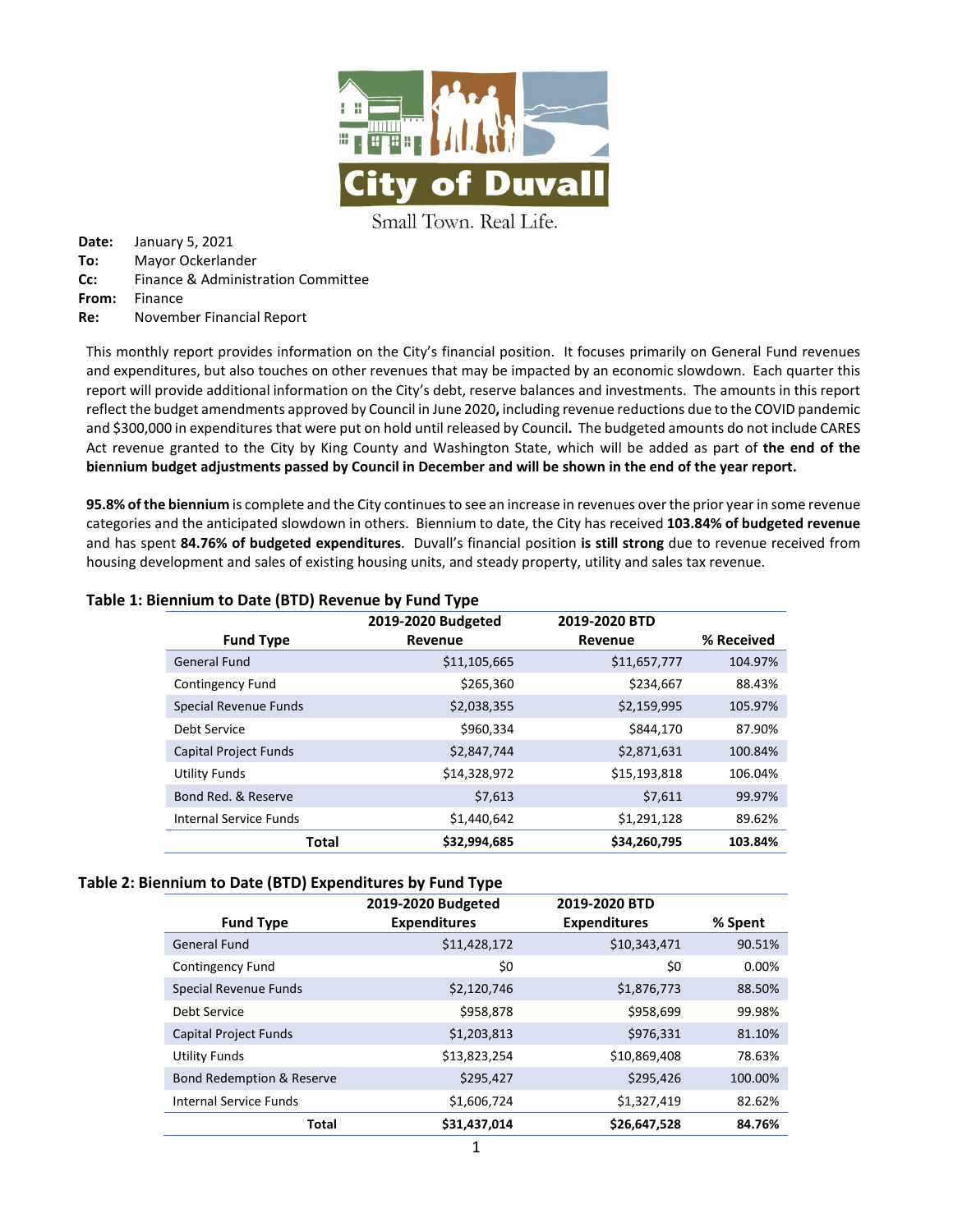# **General Fund Revenues**

The City receives 72% of its General Fund revenues from **taxes**. As of the end of November 2020, 101.2% of budgeted tax revenue budgeted in the General Fund had been received.

|  |  |  | <b>General Fund Tax Revenue</b> |
|--|--|--|---------------------------------|
|--|--|--|---------------------------------|

|                                   | Amended<br><b>Budget</b> | Actual      | Remaining   | %<br>Collected | Thru Nov.<br>2019 | Thru Nov.<br>2020 | $%$ $\triangle$ |
|-----------------------------------|--------------------------|-------------|-------------|----------------|-------------------|-------------------|-----------------|
| Property Taxes - Levy Lid Lift    | \$738,080                | \$567,303   | \$170,777   | 76.9%          | \$339,330         | \$199,356         | $-41%$          |
| Real & Personal Property Taxes    | \$2,451,561              | \$2,578,227 | $-$126,666$ | 105.2%         | \$1,222,564       | \$1,375,277       | 12%             |
| <b>Total GF Property Tax</b>      | \$3,189,641              | \$3,145,530 | \$44,110    | 98.6%          | \$1,561,894       | \$1,574,633       | 1%              |
|                                   |                          |             |             |                |                   |                   |                 |
| Local Retail Sales & Use Taxes    | \$2,049,950              | \$2,239,337 | $-5189,387$ | 109.2%         | \$1,025,662       | \$1,104,917       | 8%              |
| Affordable Housing Sales Tax      | \$0                      | \$4,781     |             |                | \$0               | \$4,781           |                 |
| Sales Tax-Crim Justice-LOCAL      | \$399,930                | \$446,180   | $-546,250$  | 111.6%         | \$219,505         | \$205,897         | -6%             |
| <b>Business Tax - Electricity</b> | \$555,000                | \$517,322   | \$37,678    | 93.2%          | \$227,729         | \$248,550         | 9%              |
| Interfund Utility Tax - Water     | \$403,000                | \$374,423   | \$28,577    | 92.9%          | \$181,594         | \$178,722         | $-2%$           |
| <b>Business Tax - Natural Gas</b> | \$231,000                | \$230,220   | \$780       | 99.7%          | \$96,970          | \$115,301         | 19%             |
| Interfund Utility Tax - Sewer     | \$494,000                | \$469,305   | \$24,695    | 95.0%          | \$230,283         | \$217,738         | $-5%$           |
| <b>Business Tax - Garbage</b>     | \$205,000                | \$221,873   | $-$16,873$  | 108.2%         | \$106,354         | \$107,393         | 1%              |
| <b>Business Tax - TV Cable</b>    | \$120,000                | \$112,946   | \$7,054     | 94.1%          | \$49,926          | \$53,036          | 6%              |
| <b>Business Tax - Telephone</b>   | \$210,000                | \$187,485   | \$22,515    | 89.3%          | \$96,019          | \$82,918          | $-14%$          |
| Interfund Utility Tax - Storm     | \$153,500                | \$145,246   | \$8,254     | 94.6%          | \$71,192          | \$67,529          | -5%             |
| <b>Gambling Tax</b>               | \$18,400                 | \$30,728    | $-512,328$  | 167.0%         | \$12,018          | \$18,709          | 56%             |
| Leasehold Excise Tax              | \$1,400                  | \$1,024     | \$376       | 73.2%          | \$678             | \$330             | $-51%$          |
| Total GF Tax w/o Property Tax     | \$4,841,180              | \$4,980,870 | $-$134,909$ | 102.9%         | \$2,317,932       | \$2,405,821       | 4%              |
| <b>Total GF Tax Revenue</b>       | \$8,030,821              | \$8,126,400 | $-$90,798$  | 101.2%         | \$3,879,825       | \$3,980,454       | 3%              |

**Property tax** is the General Fund's largest and most reliable source of revenue. Property taxes are due in two payments with April 30<sup>th</sup> and November 2<sup>nd</sup> deadlines. Due to the COVID-19 outbreak, King County extended the April 30<sup>th</sup> property tax deadline to June  $1^{st}$  for those who pay the County directly, rather than through their mortgage. The November  $2^{nd}$  deadline for the 2<sup>nd</sup> half of taxes was not extended, so the majority of the second half of property tax was received in October. The City received 98.6% of its property tax levy budgeted for the biennium by the end of November.

The General Fund's second largest source of revenue is **utility tax.** Revenue from utility tax is generally stable, but taxes on natural gas, electricity and water are affected by weather and fluctuate from year to year. Biennium to date, the City has collected 95.25%, or \$2,258,820 of budgeted utility tax**.** 

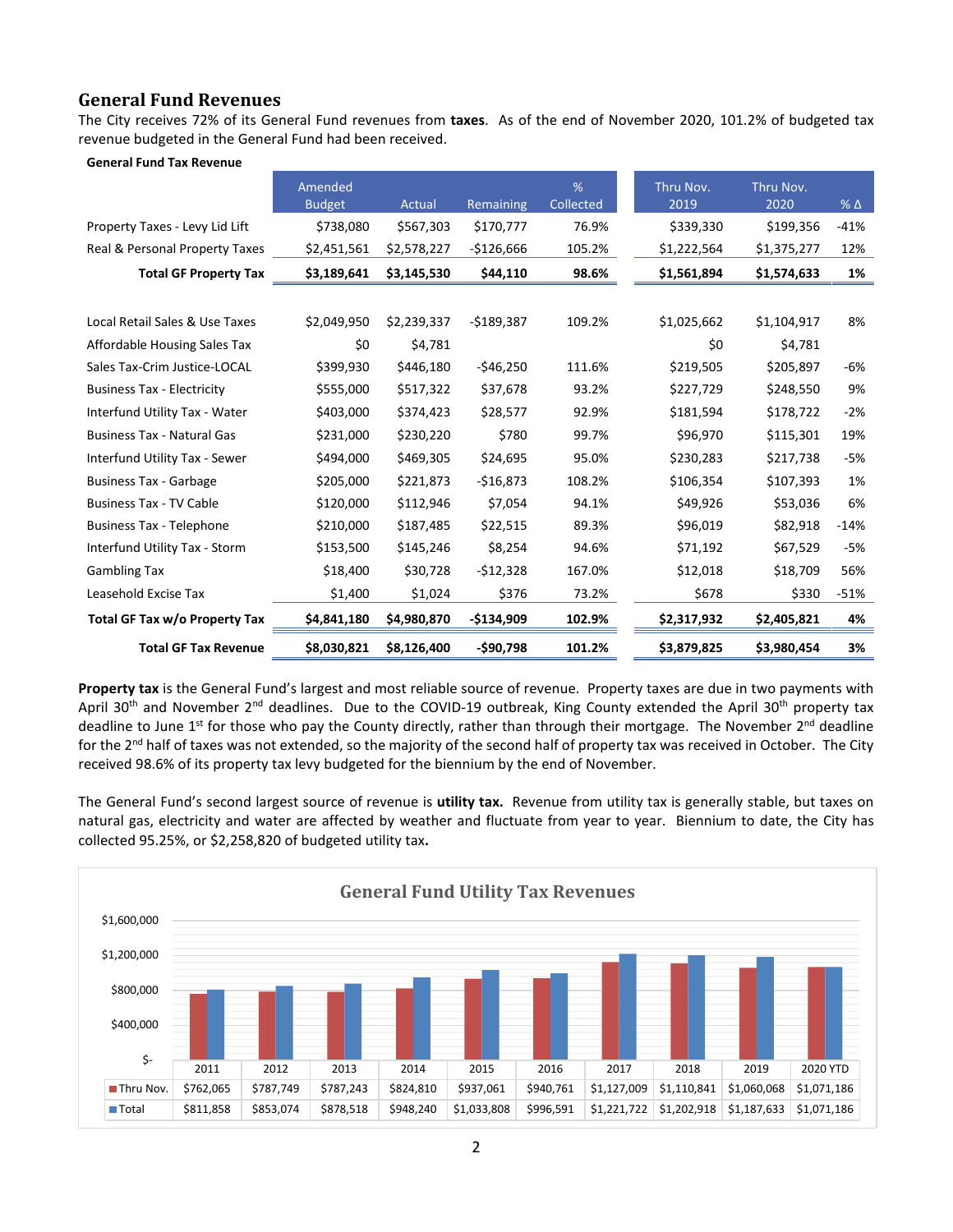**Sales tax** is the General Fund's third largest source of revenue. The City receives sales tax revenue two months after it is collected by businesses, so November receipts were from sales incurred in September. Sales tax received in November 2020 was 11.9%, or \$13,572, higher than same month in 2019. Year to date, the City has collected 7.7% more in sales tax than in the same time period in 2019. The City is on target to exceed its biennial sales tax revenue forecast by over \$250,000**.**



The City's largest source of sales tax revenue comes from **retail trade,** which increased by 23.5%, or \$9,699, in November compared to the same month in 2019, and is up 28.8% year to date. **Construction**, the City's second largest source of sales tax, decreased by 5.6% over the same month in the prior year, which is less than the 9.4% decrease in October, and is down 13.6% year to date. **Accommodation and food services**, which includes restaurants and bars, is the third largest source of sales tax revenue in the City and decreased by 4.6% over November of the prior year, compared to a 9.6% decrease in October. Year to date, accommodation and food services is down 8% compared to 2019.

The amounts in the table below do not have the administrative fee charged by the Department of Revenue removed, whereas the amounts in the chart above are net of the fee.

|                                               | <b>Thru November</b> |         | <b>Thru November</b> |         |          |          |
|-----------------------------------------------|----------------------|---------|----------------------|---------|----------|----------|
| <b>NAICS_Code_Name</b>                        | 2019                 |         | 2020                 |         | Δ        | Δ%       |
| <b>Retail Trade</b>                           | \$<br>352,102        | \$      | 453,359              | \$      | 101,257  | 28.8%    |
| Construction                                  | \$<br>286,299        | \$      | 247,269              | \$      | (39,030) | $-13.6%$ |
| <b>Accommodation &amp; Food Services</b>      | \$<br>109,662        | \$      | 100,890              | \$      | (8, 772) | $-8.0%$  |
| Admin & Support of Waste Mgmt & Remedial Svcs | \$<br>63,463         | \$      | 81,495               | \$      | 18,032   | 28.4%    |
| <b>Wholesale Trade</b>                        | \$<br>41,036         | \$      | 49,457               | $\zeta$ | 8,421    | 20.5%    |
| Information/Communication                     | \$<br>40,847         | \$      | 48,010               | \$      | 7,163    | 17.5%    |
| Other Services (except Public Administration) | \$<br>29,549         | \$      | 26,571               | $\zeta$ | (2,978)  | $-10.1%$ |
| Professional, Scientific, & Technical Svcs    | \$<br>20,440         | \$      | 23,935               | $\zeta$ | 3,495    | 17.1%    |
| Manufacturing                                 | \$<br>23,754         | \$      | 21,524               | \$      | (2, 230) | $-9.4%$  |
| Miscellaneous                                 | \$<br>19,492         | \$      | 18,457               | \$      | (1,035)  | $-5.3%$  |
| Real Estate & Rental & Leasing                | \$<br>13,318         | \$      | 13,975               | \$      | 657      | 4.9%     |
| Finance                                       | \$<br>14,371         | \$      | 13,597               | \$      | (774)    | $-5.4%$  |
| Arts, Entertainment, & Recreation             | \$<br>10,128         | $\zeta$ | 4,614                | $\zeta$ | (5, 514) | $-54.4%$ |
| <b>Educational Services</b>                   | \$<br>4,187          | \$      | 4,547                | \$      | 360      | 8.6%     |
| <b>Utilities</b>                              | \$<br>3,891          | \$      | 2,636                | \$      | (1,255)  | $-32.3%$ |
| Agriculture, Forestry, Fishing & Hunting      | \$<br>890            | \$      | 1,850                | \$      | 960      | 107.9%   |
| Transportation & Warehousing                  | \$<br>309            | \$      | 1,291                | \$      | 982      | 317.8%   |
| Health Care & Social Assistance               | \$<br>1,139          | \$      | 797                  | \$      | (342)    | $-30.0%$ |
| Management of Companies & Enterprises         | \$<br>15             | \$      | 46                   | $\zeta$ | 31       | 206.7%   |
| Mining                                        | \$<br>19             | \$      | 29                   | \$      | 10       | 52.6%    |
| <b>Public Administration</b>                  | \$<br>116            | \$      | 21                   | \$      | (95)     | $-81.9%$ |
| <b>Total</b>                                  | \$<br>1,035,027      | \$      | 1,114,370            | \$      | 79,343   | 7.7%     |

### 2020 Jan - Nov vs. 2019 Jan - Nov 2020 Sales Tax by NAICS Category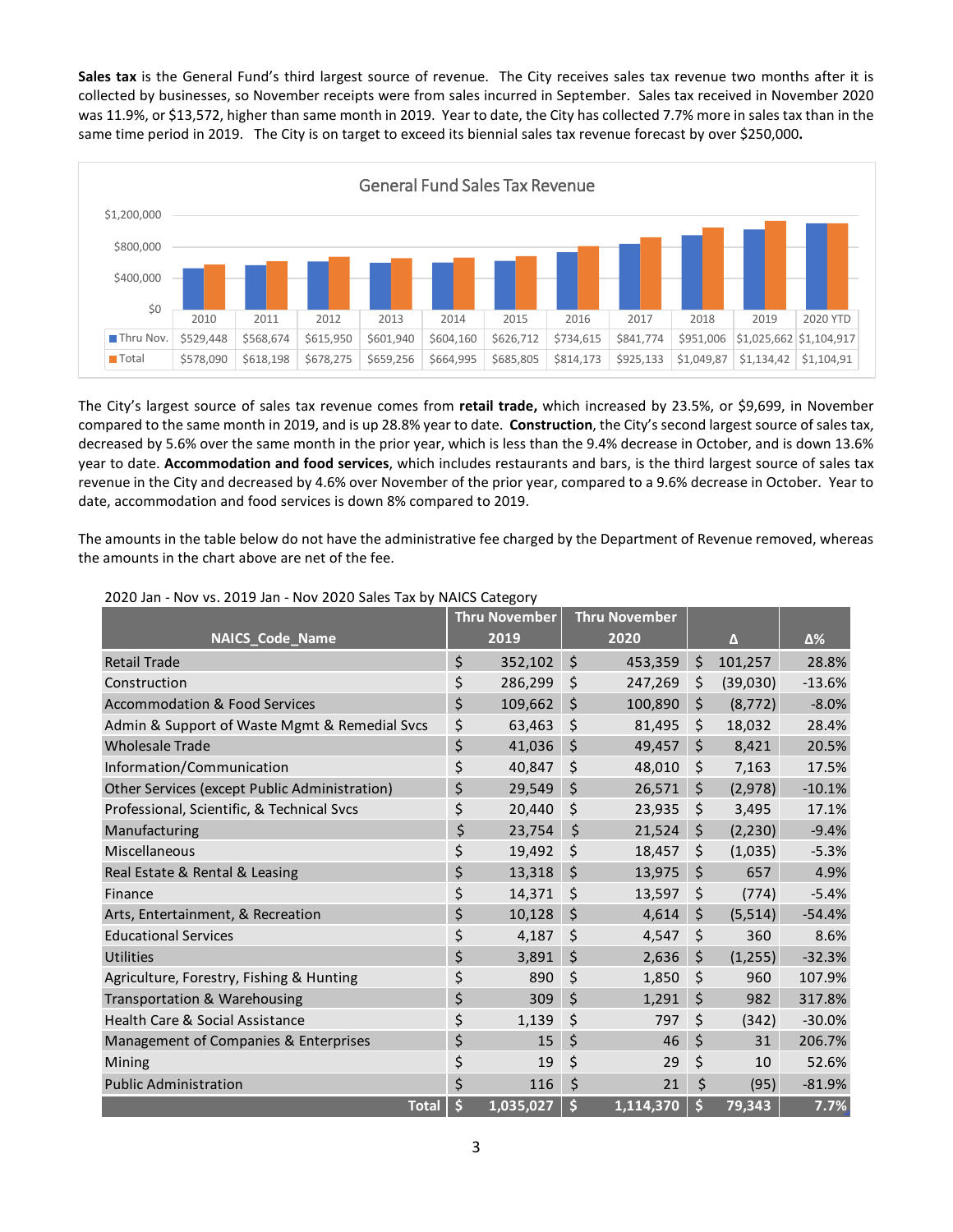8% of budgeted General Fund revenue comes from **licenses and permits**. By the end of November 2020, the City had received 109.5% of budgeted revenue, which was increased during the budget amendment process to reflect **building permits**that have already been received and will be processed through the end of 2020, and will be increased again as part of the end of the biennium budget adjustments approved by Council in December.

### **General Fund Licensing and Permit Revenue**

|                                        | Amended<br><b>Budget</b> | Actual      | Remaining   | %<br>Collected | Thru Nov.<br>2019 | Thru Nov.<br>2020 | $%$ $\Delta$ |
|----------------------------------------|--------------------------|-------------|-------------|----------------|-------------------|-------------------|--------------|
| <b>Fireworks Permits</b>               | \$400                    | \$300       | \$100       | 75.0%          | \$200             | \$100             |              |
| Fire Permits-Operational/Other         | \$5,250                  | \$0         | \$5,250     | $0.0\%$        | \$0               | \$0               |              |
| <b>Special Events Permits</b>          | \$2,000                  | \$1,275     | \$725       | 63.8%          | \$1,250           | \$25              | -98%         |
| Franchise Fees - Garbage               | \$268,000                | \$273,839   | $-55,839$   | 102.2%         | \$134,021         | \$128,505         | -4%          |
| Franchise Fees - Cable TV              | \$76,000                 | \$79,518    | $-$ \$3,518 | 104.6%         | \$43,417          | \$36.101          | $-17%$       |
| <b>Business Licenses &amp; Permits</b> | \$84,000                 | \$71,042    | \$12,958    | 84.6%          | \$34,128          | \$33,119          | $-3%$        |
| <b>Building Permit Fees</b>            | \$649,480                | \$757,436   | $-$107,956$ | 116.6%         | \$216,964         | \$518,269         | 139%         |
| Permit Fee IT Surcharge                | \$74,000                 | \$87,794    | -\$13,794   | 118.6%         | \$25,135          | \$59,288          | 136%         |
| <b>Concealed Weapons Permit Fees</b>   | \$3,500                  | \$2,339     | \$1,161     | 66.8%          | \$1,683           | \$593             | -65%         |
| <b>Total GF Licenses &amp; Permits</b> | \$1,162,630              | \$1,273,544 | $-5110,914$ | 109.5%         | \$456,798         | \$776,000         | 70%          |

Revenue from **charges for services** is 6.8% of the General Fund budget. By the end of November, the City had received 136.1% of its budgeted charges for services revenue. The revenue budget for **engineering fees** and **zoning and development fees** was increased during the budget amendment process to reflect revenues already received and will be increased again as part of the end of the biennium budget adjustments.

In May of 2020, the City changed the way it collected **plan check fees**, requiring partial payment with permit submittal, which is reflected in the increase over the prior year. **Planning deposits** were formerly reported in the City's custodial fund. Changes to reporting requirements moved the revenue stream to the General Fund, which will be offset by an expenditure when the deposit is returned. The revenue received for **animal control and sheltering services** is offset by an expenditure.

| <b>General Fund Charges for Services Revenue</b> |  |
|--------------------------------------------------|--|
|--------------------------------------------------|--|

|                                      | Amended<br><b>Budget</b> | Actual      | Remaining     | %<br>Collected | Thru Nov.<br>2019 | Thru Nov.<br>2020 | $%$ $\triangle$ |
|--------------------------------------|--------------------------|-------------|---------------|----------------|-------------------|-------------------|-----------------|
| Admin Fee-School/Rd/Park Imp         | \$7,350                  | \$9,360     | $-$ \$2,010   | 127%           | \$2,080           | \$7,020           | 238%            |
| Admin Fee - Cell Tower Leases        | \$15,650                 | \$10,724    | \$4,926       | 69%            | \$7,585           | \$2,878           | $-62%$          |
| Sale of Maps & Publications          | \$200                    | \$165       | \$35          | 82%            | \$106             | \$59              | $-44%$          |
| Engineering Fees & Charges           | \$180,000                | \$253,965   | -\$73,965     | 141%           | \$107,473         | \$125,815         | 17%             |
| Admin Fee - Alcohol Use App          | \$0                      | \$100       | $-$100$       |                | \$75              | \$25              | $-67%$          |
| <b>Law Enforcement Services</b>      | \$340                    | \$7,306     | -\$6,966      | 2148%          | \$0               | \$6,966           |                 |
| RSD School Officer                   | \$80,000                 | \$82,588    | $-52,588$     | 103%           | \$42,336          | \$40,000          | -6%             |
| <b>Bldg Inspection Fees</b>          | \$3,000                  | \$3,687     | $-5687$       | 123%           | \$2,249           | \$1,271           | $-44%$          |
| Animal Control & Shelter Servi       | \$1,683                  | \$26,948    | -\$25,265     | 1601%          | \$0               | \$26,948          |                 |
| <b>Planning Deposits</b>             | \$0                      | \$48,500    | $-548,500$    |                | \$19,102          | \$43,677          | 129%            |
| Zoning, Subdivision, Dvlp Fees       | \$220,000                | \$292,932   | $-572,932$    | 133%           | \$150,341         | \$125,824         | $-16%$          |
| Fire Plan Review & Inspections       | \$20,000                 | \$6,597     | \$13,403      | 33%            | \$3,850           | \$1,895           | $-51%$          |
| Plan Check Fees                      | \$375,000                | \$479,684   | $-$104,684$   | 128%           | \$115,111         | \$352,513         | 206%            |
| Plan Check - Consultant Review       | \$0                      | \$12,698    | $-512,698$    |                | \$0               | \$12,698          | 0%              |
| <b>Stage Sponsorship Fees</b>        | \$5,000                  | \$5,000     | \$0           | 100%           | \$5,000           | \$0               | $-100%$         |
| Summerstage Sponsor Fees             | \$11,500                 | \$11,711    | $-5211$       | 102%           | \$9,250           | \$250             | -97%            |
| <b>Total GF Charges for Services</b> | \$919,723                | \$1,251,963 | $-$ \$332,240 | 136.1%         | \$464,560         | \$747,839         | 61.0%           |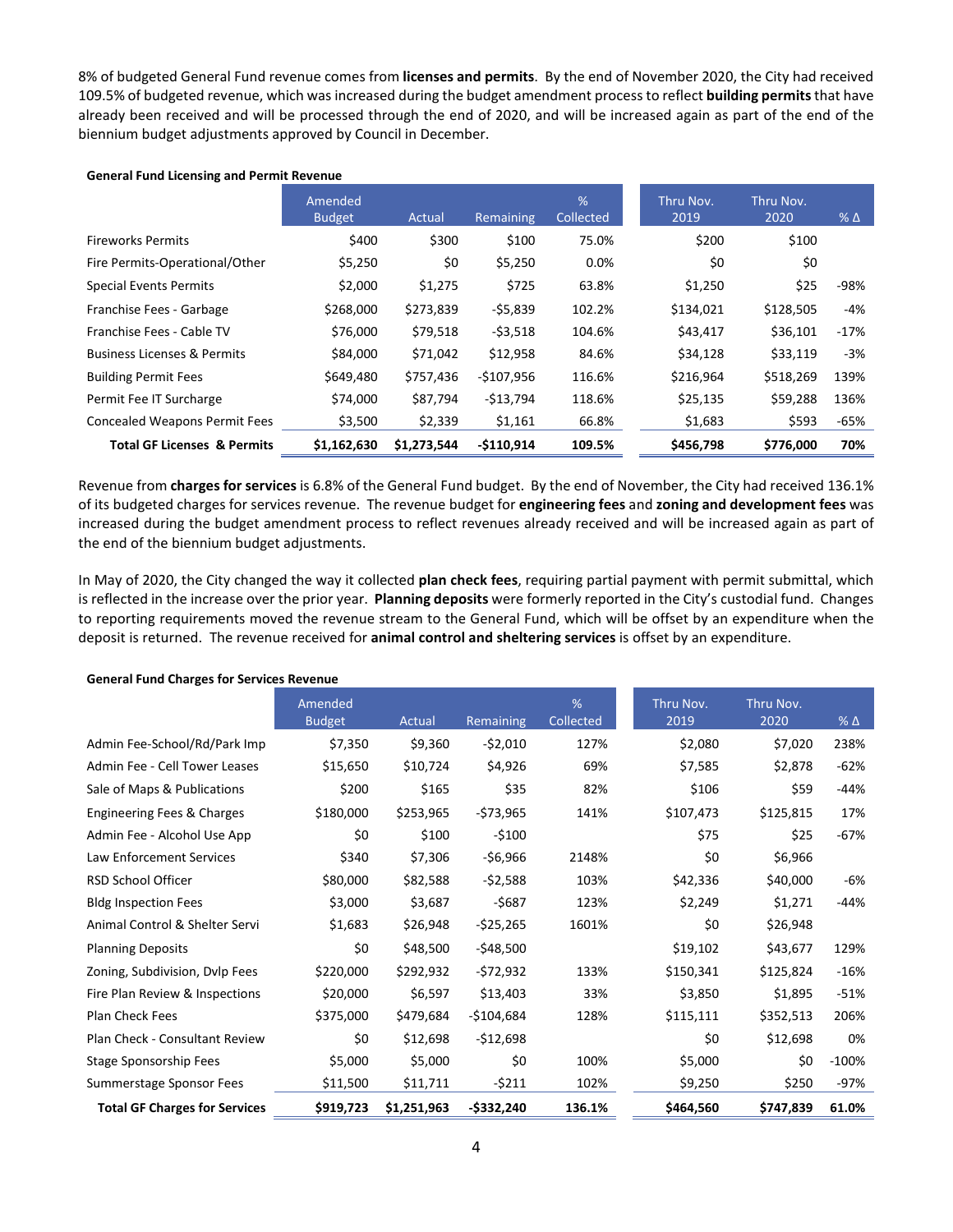## **General Fund Revenue Summary and Expenditure Overview**

As of the end of November 2020, the City had spent approximately 91% of its budgeted biennial **General Fund expenditures**. End of the biennium budget amendments approved by Council in December are not reflected in the table below and will be updated in the end of the year financial report. Please note that December 2018 benefits were reported in January of 2019, so 2019 benefits are reported as \$33,776 higher that actual in the General Fund, and \$61,148 higher than actual in all funds combined.

See below for the breakout of expenditures by department and category. **Supplies, services and small tools and equipment** related to the COVID-19 have been broken out in the Expenditures by Dept. section under "**Emergency Response". Salary and benefit** costs related to the outbreak remain embedded in individual departments for now. **Community events** costs are higher than budgeted due to funding for additional Human services grants approved by Council to help mitigate the impacts of COVID-19. **Economic development** costs are higher than budgeted due to Council approved Small Business Assistance Grants.

| Scribt at Turnal Duuget vs Actual |    |                       |    |                   |            |               |              |        |
|-----------------------------------|----|-----------------------|----|-------------------|------------|---------------|--------------|--------|
| 2019-2020                         |    | 11/30/2020            |    | <b>BTD</b>        | Thru Nov.  | Thru Nov.     |              |        |
| <b>Revenues</b>                   |    | <b>Amended Budget</b> |    | <b>BTD Actual</b> | %          | 2019          | 2020         | % Δ    |
| <b>Beginning Fund Balance</b>     | Ś  | 2,132,480             | Ś  | 2,132,480         | 100%       |               |              |        |
| <b>Taxes</b>                      |    | 8,030,821             |    | 8,126,400         | 101%       | 3,879,825     | 3,980,454    | 3%     |
| Licenses & Permits                |    | 1,162,630             |    | 1,273,544         | 110%       | 456,798       | 776,000      | 70%    |
| Intergov. Revenues                |    | 403,669               |    | 471,282           | 117%       | 136,874       | 293,491      | 114%   |
| Charges for Goods & Serv.         |    | 919,723               |    | 1,251,963         | 136%       | 464,560       | 747,839      | 61%    |
| <b>Fines &amp; Penalties</b>      |    | 76,900                |    | 51,309            | 67%        | 32,675        | 14,070       | $-57%$ |
| <b>Miscellaneous Revenues</b>     |    | 148,352               |    | 165,228           | 111%       | 102,098       | 62,538       | $-39%$ |
| Other                             |    | 363,570               |    | 318,050           | 87%        | 136,997       | 141,609      | 3%     |
| <b>Total Revenues</b>             | Ś  | 11,105,665            | \$ | 11,657,777        | 105%       | \$5,209,828   | \$6,016,002  | 15.5%  |
|                                   |    | 2019-2020             |    | 11/30/2020        | <b>BTD</b> | Thru Nov.     | Thru Nov.    |        |
| <b>Expenditures by Dept.</b>      |    | <b>Amended Budget</b> |    | <b>BTD Actual</b> | %          | 2019          | 2020         | % Δ    |
| Legislative                       | Ś  | 178,941               | Ś. | 156,177           | 87%        | Ś<br>70,107   | \$<br>72,540 | 3%     |
| Executive                         |    | 188,575               |    | 163,827           | 87%        | 97,779        | 52,246       | $-47%$ |
| <b>Community Events</b>           |    | 64,550                |    | 79,371            | 123%       | 6,062         | 70,080       | 1056%  |
| Finance Dept.                     |    | 647,720               |    | 610,906           | 94%        | 281,778       | 274,204      | $-3%$  |
| Planning Dept.                    |    | 929,848               |    | 815,538           | 88%        | 425,709       | 361,695      | $-15%$ |
| <b>Building Dept.</b>             |    | 740,345               |    | 639,895           | 86%        | 242,897       | 365,303      | 50%    |
| Police Dept.                      |    | 5,275,903             |    | 4,739,207         | 90%        | 2,252,547     | 2,222,892    | $-1%$  |
| <b>Economic Development</b>       |    | 25,000                |    | 246,088           | 984%       | 11,483        | 234,606      | 1943%  |
| Recycling Dept.                   |    | 45,202                |    | 43,186            | 96%        | 22,295        | 20,647       | -7%    |
| Civil Service                     |    | 15,600                |    | 15,056            | 97%        | 7,007         | 7,495        | 7%     |
| Parks Dept.                       |    | 686,197               |    | 568,770           | 83%        | 276,478       | 241,850      | $-13%$ |
| <b>Cultural Commission</b>        |    | 83,900                |    | 45,916            | 55%        | 36,741        | 7,585        | $-79%$ |
| <b>City Mitigation Projects</b>   |    | 12,000                |    | 7,593             | 63%        | 2,389         | 4,297        | 80%    |
| <b>Engineering Dept.</b>          |    | 445,261               |    | 401,767           | 90%        | 180,599       | 194,829      | 8%     |
| Fire                              |    | 45,250                |    | 12,752            | 28%        |               |              |        |
| <b>Emergency Response</b>         |    | 40,000                |    | 88,124            | 220%       |               | 88,124       |        |
| Non-Departmental                  |    | 2,003,880             |    | 1,709,297         | 85%        | 741,949       | 779,578      | 5%     |
| <b>Total Expenditures</b>         | \$ | 11,428,172            | Ś  | 10,343,471        | 91%        | \$4,655,818   | \$4,997,972  | 7%     |
|                                   |    | 2019-2020             |    | 11/30/2020        | <b>BTD</b> | Thru Nov.     | Thru Nov.    |        |
| <b>Expenditures by Category</b>   |    | <b>Budget</b>         |    | <b>BTD Actual</b> | %          | 2019          | 2020         | % Δ    |
| Salaries and Wages                | \$ | 4,740,914             | \$ | 4,473,307         | 94%        | \$2,063,944   | \$2,211,072  | 7%     |
| <b>Personnel Benefits</b>         |    | 1,885,632             |    | 1,703,987         | 90%        | 807,607       | 820,391      | 2%     |
| Supplies                          |    | 279,530               |    | 219,948           | 79%        | 66,557        | 137,664      | 107%   |
| <b>Services</b>                   |    | 3,561,213             |    | 3,098,621         | 87%        | 1,350,187     | 1,472,179    | 9%     |
| <b>Transfers Out/Deposits</b>     |    | 939,883               |    | 826,608           | 88%        | 367,524       | 356,666      | $-3%$  |
| Capital Outlays                   |    | 21,000                |    | 21,000            | 100%       | 0             | 0            | 0%     |
| <b>Total Expenditures</b>         | \$ | 11,428,172            | \$ | 10,343,471        | 91%        | \$4,655,818   | \$4,997,972  | 7%     |
| <b>Revenue minus Expenditures</b> | \$ | (322, 507)            | \$ | 1,314,306         |            | \$<br>554,009 | \$1,018,030  |        |
| <b>Ending Fund Balance</b>        | \$ | 1,809,973             | \$ | 3,446,786         | 190%       |               |              |        |

#### **General Fund Budget vs Actual**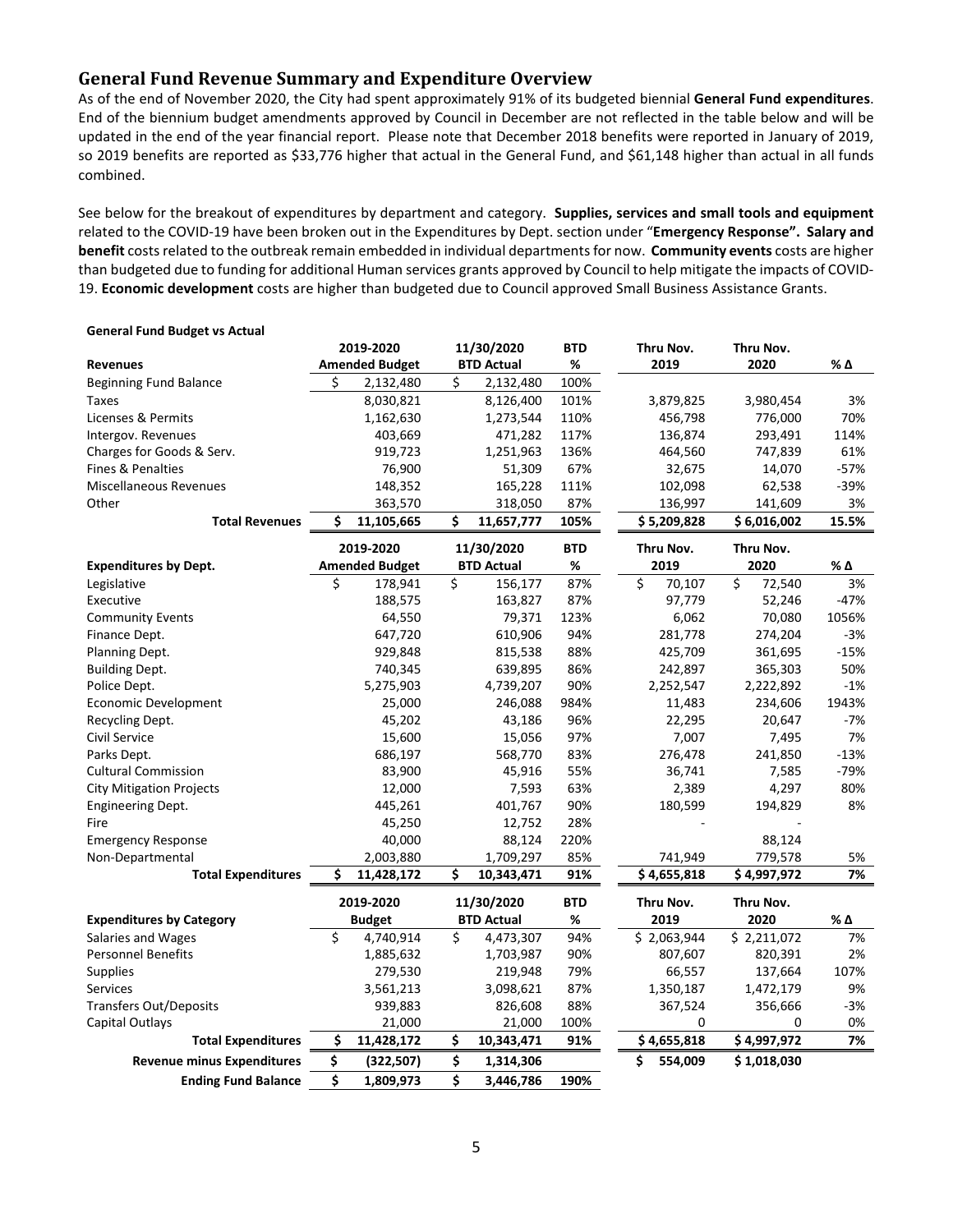## **Capital Funds**

In November the City had its biggest month in REET revenue since at least 2010, collecting \$159,300 from the sale of 27 properties. Biennium to date, the City has collected \$1,323,544 in **Real Estate Excise Tax (REET)**, which is 119% of the \$1,111,500 budgeted for the biennium. \$284,000 in REET I & II will be added to the budget as part of the end of the biennium adjustments approved by Council in December.



No **Street Impact Fees** were collected in November. No **Park Impact Fees** have been collected in 2020, due to credits to developers for park improvements. The Street Impact Fee revenue budget was amended in June to reflect the effect of credits for developer street improvements. Biennium to date, 89.5% of the \$281,089 of budgeted Park Impact Fees and 71.7% of the \$585,912 in budgeted Street Impact Fees have been collected. Both Park and Street impact fees will be adjusted downwards as part of the end of the biennium budget adjustments approved by Council in December.



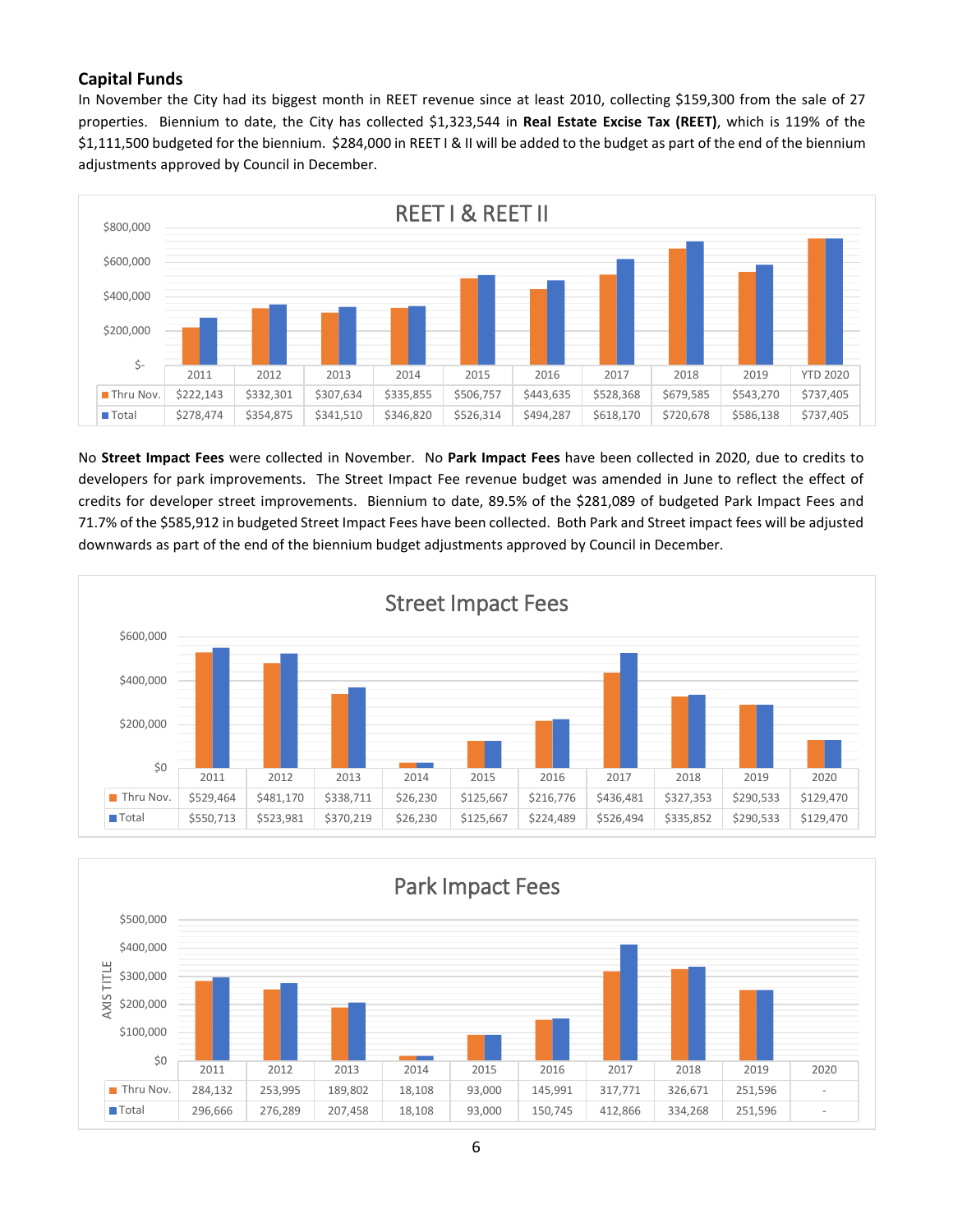## **Utility Funds**

**Revenue** from utility billing is reported on an accrual basis until the year end, when an adjusting entry is made to remove revenue that has been billed in December but will be received in January. In June of 2019, this entry was reversed, which understated 2019 revenues until year end when the error was caught and reconciled. This understates 2019 revenues by the following amounts: **Water Fund** - \$140,959, **Sewer Fund** - \$197,617, **Storm Drainage Fund** - \$61,015. In addition, **Water Fund revenues** thru July 2019, include hookup fees charged by Seattle Public Utilities (SPU). Those revenues are reported in a custodial fund in 2020, since the fees are not imposed by the City and are passed on to SPU.

The City has collected 102.2% of its budgeted biennial **Water Fund** revenues, exceeding its budget for Water charges for services by over \$90,000. The City has collected 103.4% of its budgeted biennial **Sewer Fund** revenues, exceeding its budget of Sewer charges for services by over \$175,000. The City has collected 102.7% of its **Storm Drainage** revenues, exceeding its budget of Storm Drainage charges for services by over \$43,000.

## **Expenditures**

- **Water Fund expenditures** through November 2019 are higher than expenditures through November of 2020 due to the timing of the water meter replacement project in 2019**.**
- **Sewer Fund expenditures** were higher through November in 2019 compared to expenditures through November of 2020 due to services performed to evaluate the City's wastewater system.

|                            | <b>Amended Budget</b> | Actual      | Remaining  | % Collected | Thru Nov. 2019 | Thru Nov. 2020 | $% \Delta$ |
|----------------------------|-----------------------|-------------|------------|-------------|----------------|----------------|------------|
| <b>Water Fund</b>          |                       |             |            |             |                |                |            |
| Revenue                    | \$4,257,804           | \$4,349,431 | $-591,627$ | 102.2%      | \$1,998,686    | \$2,241,775    | 12%        |
| Expenditures               | \$4,235,157           | \$3,856,431 | \$378,726  | 91.1%       | \$1,935,755    | \$1,723,329    | $-11%$     |
| Sewer Fund                 |                       |             |            |             |                |                |            |
| Revenue                    | \$5,248,290           | \$5,427,263 | -\$178,974 | 103.4%      | \$2,358,942    | \$2,860,959    | 21%        |
| Expenditures               | \$5,084,032           | \$4,113,972 | \$970,060  | 80.9%       | \$2,286,490    | \$1,645,473    | $-28%$     |
| <b>Storm Drainage Fund</b> |                       |             |            |             |                |                |            |
| Revenue                    | \$1,612,298           | \$1,655,662 | $-543,363$ | 102.7%      | \$745,078      | \$842.111      | 13%        |
| Expenditures               | \$1,552,879           | \$1,387,921 | \$164,959  | 89.4%       | \$672,926      | \$637,601      | -5%        |

## **Utility Past Due**

On March 18, 2020, Governor Inslee called on all public utilities to suspend water shut offs and to waive late fees on utilities until the end of COVID-19 State of Emergency or 11:59 PM on July 28, 2020, whichever occurs first. The Governor's Office is working on guidance for utilities to develop COVID-19 customer support programs once the suspension is lifted.

The City Council passed Resolution 20-24 on October 6, 2020, approving the distribution of CARES Act grant revenue to assist utility customers with payments missed due to the impacts of COVID-19. Distributions were made in November 2020.

Below is a table that shows effects of the suspension on past due utility accounts as of December 1, 2020 compared to December 1, 2019.

|      | 60 to 90 Days Past Due |                                      | 90 to 120 Days Past Due |               | Over 120 Days Past Due |               |  |
|------|------------------------|--------------------------------------|-------------------------|---------------|------------------------|---------------|--|
|      | <b>Total Amount</b>    | # of Accounts<br><b>Total Amount</b> |                         | # of Accounts | <b>Total Amount</b>    | # of Accounts |  |
| 2019 | \$1.333                | 36                                   | \$1,205                 | 15            | \$4.113                | 14            |  |
| 2020 | \$17.218               | 121                                  | \$9.916                 | 75            | \$15,309               | 46            |  |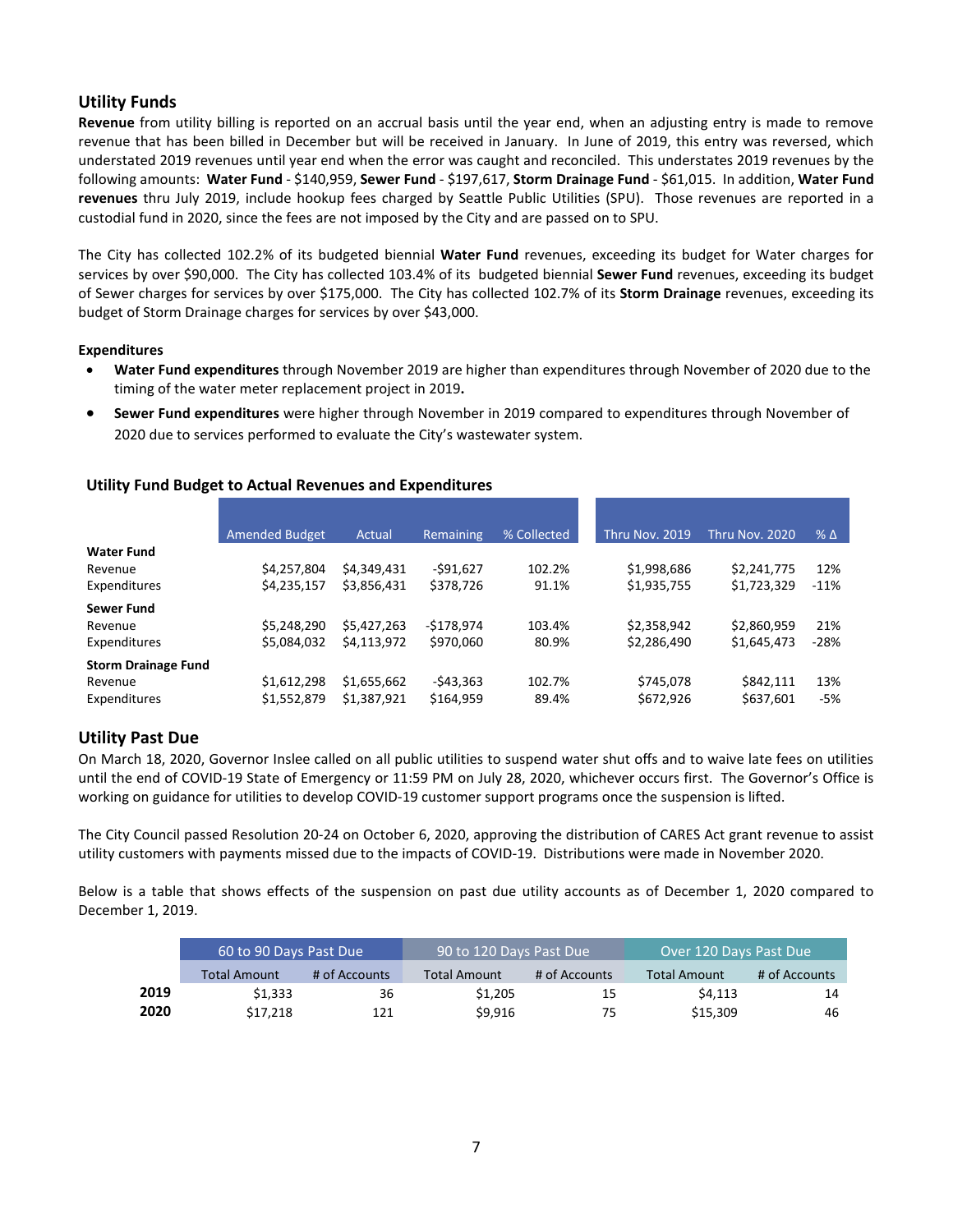## **Ending Fund Balance**

At the end of November 2020, the City had an ending fund balance of \$24,095,491 for all funds, which is \$7,613,268 more than the beginning biennial fund balance and \$6,055,597 higher than the budgeted ending fund balance as amended in June. Council passed end of the biennium budget amendments in December, which will be reflected in the end of the year finance report. Budget to actual expenditures and revenues for each fund can be found on the following two pages.

# **CITY OF DUVALL**

## **2019-2020 REVENUE AND EXPENDITURE SUMMARY**

|             | Biennium to Date as of November 30, 2020 |                     |            |    |                 |    |                     |    |                     |   |                   |  |           |                                    |
|-------------|------------------------------------------|---------------------|------------|----|-----------------|----|---------------------|----|---------------------|---|-------------------|--|-----------|------------------------------------|
|             |                                          | <b>Beginning</b>    |            |    |                 |    |                     |    | <b>Ending</b>       |   |                   |  |           |                                    |
| <b>Fund</b> | <b>Description</b>                       | <b>Fund Balance</b> |            |    | <b>Revenues</b> |    | <b>Expenditures</b> |    | <b>Fund Balance</b> |   | <b>Net Change</b> |  |           |                                    |
| 001         | <b>General Fund</b>                      | Ś                   | 2,132,480  | -S | 11,657,777      | S. | 10,343,471 \$       |    | 3,446,786 \$        |   | 1,314,306         |  | 1,548,973 | General                            |
| 002         | <b>Contingency Fund</b>                  |                     | 231,954    |    | 234,667         |    |                     |    | 466,620             |   | 234,667           |  |           | Fund                               |
| 101         | <b>Street Fund</b>                       |                     | 177,846    |    | 1,745,135       |    | 1,663,095           |    | 259,886             |   | 82,040            |  |           | Special                            |
| 102         | <b>Transportation Benefit District</b>   |                     |            |    | 147,786         |    |                     |    | 147,786             |   | 147,786           |  | 283,221   | Revenue<br>Funds                   |
| 106         | <b>Big Rock Ball Park Maintenance</b>    |                     | 35,150     |    | 265,892         |    | 213,678             |    | 87,363              |   | 52,214            |  |           |                                    |
| 107         | <b>Sensitive Areas Mitigation Fund</b>   |                     | 39,407     |    | 1,181           |    |                     |    | 40,589              |   | 1,181             |  |           |                                    |
| 206         | 2016 LTGO - Main St Debt Svc             |                     | 19,866     |    | 844,170         |    | 958,699             |    | (94, 664)           |   | (114,530)         |  |           | (114,530) Debt Svc Fd              |
| 304         | <b>Real Estate Excise Tax Fund 1</b>     |                     | 990,664    |    | 696,450         |    | 173,825             |    | 1,513,289           |   | 522,625           |  |           | Capital<br>Project<br><b>Funds</b> |
| 305         | <b>Real Estate Excise Tax Fund 2</b>     |                     | 810,389    |    | 690,870         |    | 153,071             |    | 1,348,188           |   | 537,799           |  |           |                                    |
| 306         | <b>Main Street Improvement</b>           |                     | 1,188,870  |    | 34,764          |    | 90,546              |    | 1,133,088           |   | (55, 782)         |  | 1,895,299 |                                    |
| 307         | <b>Street CIP Fund</b>                   |                     | 589,810    |    | 842,316         |    | 391,215             |    | 1,040,911           |   | 451,101           |  |           |                                    |
| 308         | <b>Parks CIP Fund</b>                    |                     | 690,840    |    | 607,230         |    | 167,674             |    | 1,130,396           |   | 439,556           |  |           |                                    |
| 401         | <b>Water Fund</b>                        |                     | 3,314,348  |    | 4,349,431       |    | 3,856,431           |    | 3,807,348           |   | 492,999           |  |           |                                    |
| 402         | <b>Sewer Fund</b>                        |                     | 2,462,035  |    | 5,427,263       |    | 4,113,972           |    | 3,775,327           |   | 1,313,291         |  |           |                                    |
| 404         | <b>Storm Drainage Fund</b>               |                     | 775,113    |    | 1,655,662       |    | 1,387,921           |    | 1,042,854           |   | 267,741           |  |           |                                    |
| 407         | <b>Water CIP Fund</b>                    |                     | 1,315,436  |    | 1,559,597       |    | 807,554             |    | 2,067,479           |   | 752,043           |  | 4,036,595 | Proprietary                        |
| 408         | <b>Sewer CIP Fund</b>                    |                     | 502,693    |    | 1,848,140       |    | 698,861             |    | 1,651,972           |   | 1,149,279         |  |           | Funds                              |
| 409         | <b>Storm Drainage CIP Fund</b>           |                     | 113,978    |    | 353,725         |    | 4,669               |    | 463,034             |   | 349,057           |  |           |                                    |
| 410         | <b>Bond Redemption Fund</b>              |                     | 19,940     |    | 905             |    | 20,847              |    | (2)                 |   | (19, 942)         |  |           |                                    |
| 411         | <b>Bond Reserve Fund</b>                 |                     | 267,873    |    | 6,706           |    | 274,580             |    |                     |   | (267, 873)        |  |           |                                    |
| 501         | <b>Equipment Fund</b>                    |                     | 464,099    |    | 525,453         |    | 620,299             |    | 369,253             |   | (94, 846)         |  |           | Internal                           |
| 502         | <b>IT Fund</b>                           |                     | 190,939    |    | 500,676         |    | 449,572             |    | 242,043             |   | 51,104            |  | (36, 291) | Service                            |
| 503         | <b>Building Maintenance Fund</b>         |                     | 148,495    |    | 264,999         |    | 257,548             |    | 155,945             |   | 7,451             |  |           | Funds                              |
|             | <b>TOTAL</b>                             | Ŝ.                  | 16,482,223 | -S | 34,260,795      |    | 26,647,528          | -S | 24,095,491          | S | 7,613,268         |  |           |                                    |
|             |                                          |                     |            |    |                 |    |                     |    |                     |   |                   |  |           |                                    |

 $$50,743,019 = $50,743,019$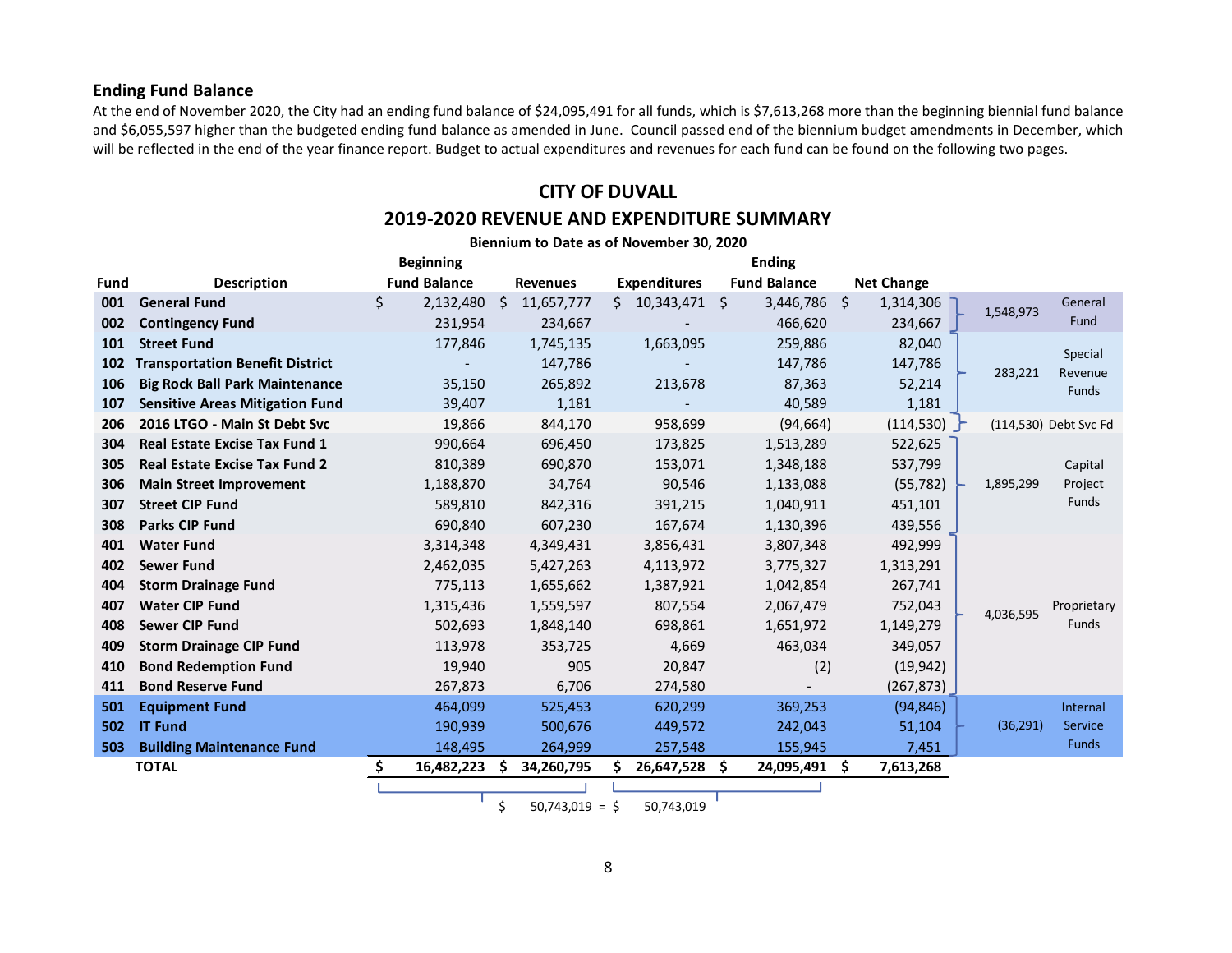#### **Revenues**

Revenues collected through November 2020 vary to revenues collected through November 2019 as follows: In the **Street Fund,** revenues are higher in 2020 from a Transportation Improvement Board grant reimbursement for the City's LED Streetlight Conversion Project. The **Big Rock Ball Park Maintenance Fund** has received less revenue in 2020 due to COVID-19 related field closures. November 2020 to date revenue in the **Street and Park CIP** funds is less than 2019 due to impact fees and grant revenue received in 2019 for capital projects. The **Water and Sewer CIP** funds have received more General Facilities Charge revenue year to date November 2020 as the City processes the permits it has on hand. 2020 revenue is higher in the **Building Maintenance Fund** from a King County 4 Culture grant for the Dougherty House roof replacement project.

The **Water CIP** and the **Sewer Operating** funds received transfers of the balance of the **Bond Redemption and Bond Reserve** funds in October which are no longer needed and have been closed.

|      |                                        | Amended                |           |                   |    | <b>BTD</b>               | BTD <sub>%</sub> |  | Thru Nov.    | Thru Nov.       |         |            |                  |
|------|----------------------------------------|------------------------|-----------|-------------------|----|--------------------------|------------------|--|--------------|-----------------|---------|------------|------------------|
| Fund | <b>Description</b>                     | <b>Budget</b>          |           | <b>BTD Actual</b> |    | <b>Difference</b>        | <b>Collected</b> |  | 2019         | 2020            |         | % Δ        | \$Δ              |
| 001  | <b>General Fund</b>                    | \$11,105,665           |           | \$11,657,777      | \$ | (552, 112)               | 105%             |  | \$5,209,828  | \$<br>6,016,002 |         | 15% \$     | 806,174          |
| 002  | <b>Contingency Fund</b>                |                        | 265,360   | 234,667           |    | 30,693                   | 88%              |  | 101,622      |                 | 100,268 | $-1\%$ \$  | (1, 354)         |
| 101  | <b>Street Fund</b>                     |                        | 1,699,210 | 1,745,135         |    | (45, 925)                | 103%             |  | 517,092      |                 | 886,370 | 71% \$     | 369,277          |
| 102  | <b>Transportation Benefit District</b> |                        |           | 147,786           |    |                          |                  |  |              |                 | 147,786 |            |                  |
| 106  | <b>Big Rock Ball Park Maintenance</b>  |                        | 337,974   | 265,892           |    | 72,082                   | 79%              |  | 157,016      |                 | 95,394  | $-39\%$ \$ | (61, 621)        |
| 107  | <b>Sensitive Areas Mitigation Fund</b> |                        | 1,171     | 1,181             |    | (10)                     | 101%             |  | 714          |                 | 398     | -44% \$    | (315)            |
| 206  | 2016 LTGO - Main St Debt Svc           |                        | 960,334   | 844,170           |    | 116,164                  | 88%              |  | 352,861      |                 | 372,232 | 5% \$      | 19,371           |
| 304  | Real Estate Excise Tax Fund 1          |                        | 588,910   | 696,450           |    | (107, 540)               | 118%             |  | 291,427      |                 | 381,481 | $31\%$ \$  | 90,054           |
| 305  | <b>Real Estate Excise Tax Fund 2</b>   |                        | 583,370   | 690,870           |    | (107, 500)               | 118%             |  | 288,072      |                 | 379,586 | $32\%$ \$  | 91,514           |
| 306  | <b>Main Street Improvement</b>         |                        | 35,227    | 34,764            |    | 463                      | 99%              |  | 21,345       |                 | 11,422  | -46% \$    | (9,923)          |
| 307  | <b>Street CIP Fund</b>                 |                        | 1,006,242 | 842,316           |    | 163,926                  | 84%              |  | 679,538      |                 | 152,153 | -78% \$    | (527, 386)       |
| 308  | <b>Parks CIP Fund</b>                  |                        | 633,995   | 607,230           |    | 26,765                   | 96%              |  | 478,420      |                 | 126,939 | -73% \$    | (351, 481)       |
| 401  | <b>Water Fund</b>                      |                        | 4,257,804 | 4,349,431         |    | (91, 627)                | 102%             |  | 1,998,686    | 2,241,775       |         | $12\%$ \$  | 243,089          |
| 402  | <b>Sewer Fund</b>                      |                        | 5,248,290 | 5,427,263         |    | (178, 974)               | 103%             |  | 2,358,942    | 2,860,959       |         | $21\%$ \$  | 502,016          |
| 404  | <b>Storm Drainage Fund</b>             |                        | 1,612,298 | 1,655,662         |    | (43, 363)                | 103%             |  | 745,078      |                 | 842,111 | 13% \$     | 97,032           |
| 407  | <b>Water CIP Fund</b>                  |                        | 1,313,612 | 1,559,597         |    | (245, 985)               | 119%             |  | 419,986      | 1,082,960       |         | 158% \$    | 662,974          |
| 408  | <b>Sewer CIP Fund</b>                  |                        | 1,547,129 | 1,848,140         |    | (301, 011)               | 119%             |  | 540,833      | 1,259,889       |         | 133% \$    | 719,056          |
| 409  | <b>Storm Drainage CIP Fund</b>         |                        | 349,838   | 353,725           |    | (3,887)                  | 101%             |  | 194,386      |                 | 153,309 | $-21\%$ \$ | (41,077)         |
| 410  | <b>Bond Redemption Fund</b>            |                        | 907       | 905               |    | 2                        | 100%             |  | 666          |                 | 106     | $-84\%$ \$ | (560)            |
| 411  | <b>Bond Reserve Fund</b>               |                        | 6,706     | 6,706             |    | $\overline{\phantom{a}}$ | 100%             |  | 4,848        |                 | 1,388   | $-71\%$ \$ | (3,459)          |
| 501  | <b>Equipment Fund</b>                  |                        | 571,111   | 525,453           |    | 45,658                   | 92%              |  | 169,920      |                 | 142,656 | $-16\%$ \$ | (27, 264)        |
| 502  | <b>IT Fund</b>                         |                        | 571,285   | 500,676           |    | 70,609                   | 88%              |  | 215,662      |                 | 213,998 | $-1\%$ \$  | (1,664)          |
| 503  | <b>Building Maintenance Fund</b>       |                        | 298,246   | 264,999           |    | 33,247                   | 89%              |  | 102,589      |                 | 128,874 | 26% \$     | 26,285           |
|      |                                        | TOTAL \$<br>32,994,685 |           | \$<br>34,260,795  | Ŝ  | (1, 118, 324)            | 103%             |  | \$14,849,531 | \$17,598,055    |         |            | 19% \$ 2,748,524 |

# **CITY OF DUVALL 2019-2020 BUDGET vs ACTUAL - REVENUES**